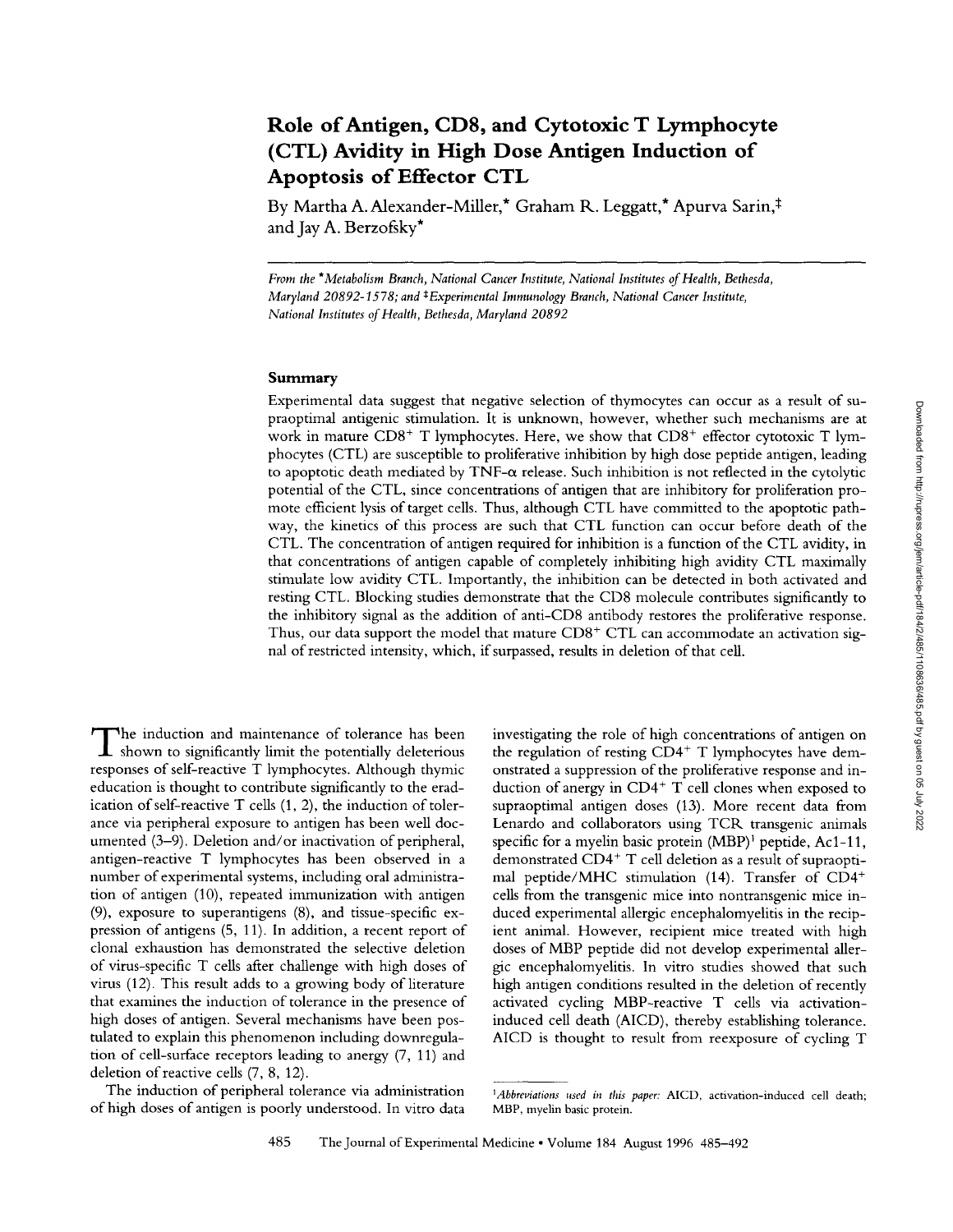lymphocytes to antigen (14). Mthough characterized primarily in CD4<sup>+</sup> T cells, AICD has also been observed in bulk lymph node  $CD8<sup>+</sup>$  T cells stimulated with anti-CD3 (15), but not in CTL lines of defined epitope specificity.

Previously, we have demonstrated that  $CD8<sup>+</sup>$  CTL lines of differing avidity can be selected by varying the peptide/ MHC determinant density on APC (16). In this system, selection of low avidity CTL lines by high determinant density should be possible only if high avidity CTL are being actively deleted. In the current report, we have investigated the effect of high dose antigen on CTL of differing avidities to define parameters giving rise to negative selection in mature, peripheral  $CD8<sup>+</sup>$  effector T lymphocytes. Classically, the functional consequence of TCR engagement by  $CD8<sup>+</sup>$ CTL has been evaluated by the lysis of appropriate target cells, and under these circumstances, high dose inhibition has not been observed (17). As little is known about the effects of stimulation with supraoptimal antigen on the proliferative response of either resting or cycling  $CD8<sup>+</sup>$  CTL, CTL lines of either high or low avidity (as measured by their dose response curve to peptide antigen) were examined for their proliferative response to APC pulsed with a range of peptide concentrations. The data presented herein demonstrate that  $CD8<sup>+</sup> CTL$  can undergo inhibition and cell death in a peptide specific and dose titratable manner, mediated at least in part by the release of  $TNF-\alpha$ , but not by Fas. In addition, the susceptibility of CTL to inhibition at any given peptide concentration is dependent on the avidity of those CTL. Importantly, the observed inhibition appears to be independent of the initial activation state of the CTL, and is set in motion even in resting CTL within the first 9 h of stimulation, in contrast to AICD in CD4+  $T$ cells. Thus,  $CDS^+$  CTL, depending on their avidity, are susceptible to negative regulation in the periphery by supraoptimal peptide/MHC determinant density on APC.

## **Materials and Methods**

*Mice and Antibodies.* BALB/c mice were purchased from Jackson Laboratories (Bar Harbor, ME). Anti-CD8 $\alpha$  antibody (clone 53-6.7), Jo2 anti-fas antibody, and FcBlock were purchased from Pharmingen (San Diego, CA). Neutralizing anti-TNF- $\alpha$  polyclonal antiserum was purchased from Genzyme (Cambridge, MA). Activity of the anti-Fas antibody to inhibit Fas-Fas ligand interaction was measured as described (18; see legend to Fig. 4).

*Peptides.* Peptides were synthesized on an automated peptide synthesizer (model 430A; Applied Biosystems, Inc., Foster City, CA) using t-boc chemistry (19). The peptides were cleaved from the resin with HF and initially purified by size exclusion chromatography (P4 Biogel; Bio-Rad Laboratories, Mountain View, CA). Purification to single peaks was achieved by reverse-phase HPLC on ubondapack reverse-phase C18 analytical and preparative columns (Waters Associates, Milford, PA). I10 (RGPGRAFVTI) is the imnmnodominant epitope from gp160 in BALB/c mice  $(20-22)$ .

*Generation of CTL Lines.* 7.5  $\times$  10<sup>6</sup> responding BALB/c spleen cells from mice previously immunized with a recombinant vaccinia expressing the gp160 $_{\text{HIB}}$  protein from HIV-1 were cocultured with  $3.5 \times 10^6$  stimulating BALB/c splenocytes (3,000 rad) pulsed with various concentrations (100, 0.1, or 0.0001  $\mu$ M) of I10 peptide or in the presence of 1  $\mu$ M free peptide in a 24-well plate containing 2 ml of a 1:1 mixture of RPMI 1640 and Eagle Hank's amino acid (EHAA) medium supplemented with t-glutamine, sodium pyruvate, nonessential amino acids, penicillin, streptomycin,  $5 \times 10^{-5}$  M  $\beta$ -mercaptoethanol, 10% FCS, and 10% T-stim (Collaborative Biomedical Products, Bedford, MA). CTL lines were established from primary cultures and were maintained by weekly restimulation of  $3-5 \times 10^5$  cells/well in the presence of 5  $\times$  10<sup>6</sup> irradiated (3,000 rad) BALB/c spleen cells pulsed with the appropriate concentration of I10 peptide.

 ${}^{51}Cr$ -release Assay. The  ${}^{51}Cr$  release assay was carried out as previously described (23).  $10^6$  target cells were labeled with 300  $\mu$ Ci of Na<sub>2</sub> <sup>51</sup>CrO<sub>4</sub> in 200-250  $\mu$ l for 2 h at 37°C. In some cases, targets were pulsed with 10  $\mu$ M peptide during labeling. Cells were then washed three times and added at 3,000 cells/well along with the appropriate number of effector cells in 96-well round-bottom plates. In some cases, peptide was added directly in the CTL assay in the absence of previous pulsing. After 4 h, supernatants were harvested and counted in an Isomedic gamma counter (ICN, Horsham, PA). The mean of the triplicate samples was calculated, and the percent of <sup>51</sup>Cr release was calculated according to the following equation:

*percent specific* <sup>51</sup>*Cr release* =  $100 \times$  *[(experimental* <sup>51</sup>*Cr release* – *control* <sup>51</sup>*Cr release*)/(*maximum* <sup>51</sup>*Cr release - control* <sup>51</sup>*Cr release*)],

where experimental <sup>51</sup>Cr release represents counts from target cells mixed with effector cells, control 51Cr release represents target cells mixed with medium alone (spontaneous release), and maxinmm 51Cr release represents counts from target cells exposed to 2.5% Triton X-100.

*Proliferation Assays.* CTL (day 4 [d4] or d11 after stimulation) were plated at  $5 \times 10^4$ /well in a 96-well round bottom microtiter plate. Where appropriate, anti-CD8 antibody was added and plates incubated at 37°C for 15 min. After this incubation, irradiated (3,000 rad) BALB/c splenocytes previously pulsed with 110 peptide and washed three times were added at  $3 \times 10^5$ /well. Supernatant from the final wash of stimulators pulsed with 100  $\mu$ M I10 peptide was reserved and added to wells with  $0.001 \mu\text{M}$ pulsed stinmlators at a final dilution of 1:1 to ensure that effects seen with 100  $\mu$ M-pulsed stimulators was not caused by residual, free I10 peptide that could bind the CTL directly. In some cases, Jo2 anti-Fas (10  $\mu$ g/ml) in combination with FcBlock (5  $\mu$ g/ml), both from Pharmingen, or anti-TNF- $\alpha$  (1:50) antibodies (Genzyme) were used. FcBlock was added to prevent possible crosslinking of anti-Fas by APC. Proliferation was measured by addition of 1  $\mu$ Ci [<sup>3</sup>H]thymidine/well at 0, 24, or 48 h, and plates were harvested at 24, 48, or 72 h, respectively. Results obtained at all harvest times were qualitatively similar. Results are the geometric mean of triplicate cultures.

*Apoptotic Death Assays.* CTL were enriched by centrifuging lines over Ficoll. After washing, 10<sup>6</sup> CTL were added along with  $5 \times 10^6$  peptide-pulsed stimulators (depleted of Thy 1.2<sup>+</sup> cells) in 2 ml of medium, containing 10% T-stim as a source of IL-2, per well of a 24-well plate. After 46 b, cells were harvested and incubated with biotin-conjugated Thy 1.2 mAb, followed by PE-avidin or FITC-conjugated Thy 1.2 to identify CTL, washed, resuspended in 50% FCS in PBS, and penneabilized by addition of three parts 70% EtOH. After overnight fixation at  $4^{\circ}$ C, cells incubated with Thy 1.2-biotin and PE-avidin were washed with cold PBS and incubated for 30 min with 5  $\mu$ g/ml Hoechst 33342 (Molecular Probes, Inc., Eugene, OR) at  $37^{\circ}$ C. Cells were then centrifuged, and the pellet was resuspended in 20  $\mu$ l PBS. Apop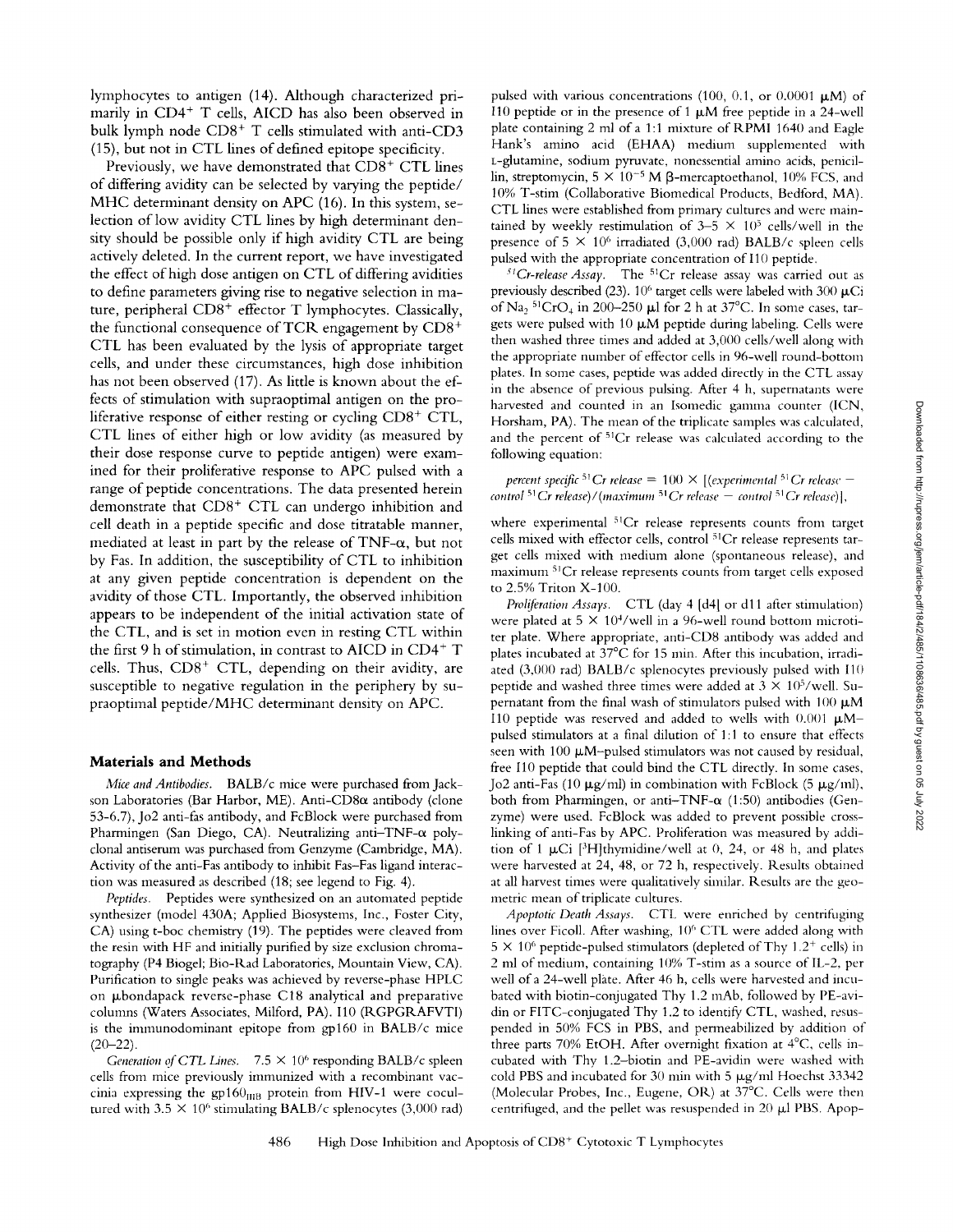totic nuclei were identified by fluorescent microscopy (24). Alternatively, EtOH fixed cells were washed and incubated with RNAse A for 30 min at 37°C, followed by addition of propidium iodide (25). Cells were analyzed on a FACSort® (Becton Dickinson & Co., Mountain View, CA). The percentage of Thy  $1.2<sup>+</sup>$ cells with hypodiploid DNA was used as a measure of apoptotic death as in (25).

#### **Results**

*CTL Lines with Distinct Avidities Are Differentially Inhibited by ,Stimulators Presenting High Dose Antigen.* CTL lines were generated by stimulation with splenocytes pulsed with either high dose (100  $\mu$ M) or low dose antigen (0.0001  $\mu$ M) (16). The two lines are distinct in their determinant density requirements for both proliferation (Fig. 1  $A$ ) and CTL lysis, and are stable in their respective phenotype (16). The concentration of peptide antigen required for optimal proliferation varied by nearly 1,000-fold between the high and low avidity lines (Fig. 1 A). CTL were tested on d4 after routine stimulation and assays were done in the presence of 10% T-stim as a source of IL-2, as required for proliferation by  $CDS^+$  cells in response to antigen. Fig. 1 A shows that in the presence of APC prepulsed with 100  $\mu$ M I10 peptide, the higher avidity CTL (generated on  $0.0001 \mu M$ pulsed stimulators) were completely inhibited in their proliferative response. The inhibition was CD8 dependent, since proliferation could be at least partially restored by the inclusion of anti-CD8 antibody (Fig.  $1 B$ ). Further, the restoration was dose dependent in that decreasing amounts of anti-CD8 antibody had a diminishing ability to block the inhibition. The elegant interplay of CD8 with TCR receptor signaling is evident in the contribution by anti-CD8 at doses of antigen that are optimal for activation, as measured by proliferation (e.g., 0.001  $\mu$ M), where the presence of anti-CD8 antibody now blocks proliferation by up to 40%. Thus, the contribution of CD8 enhances either inhibition or activation of the CTL, depending on the amount of antigen present on the stimulator. In contrast to the high avidity line, the low avidity line is not susceptible to inhibition by the same high antigen dose (Fig. 1 A). In fact, concentrations of peptide antigen that are inhibitory for the high avidity line promote optimal proliferation of the low avidity line. Furthermore, proliferation of this line at all peptide doses, even 100  $\mu$ M, is susceptible to blocking by anti-CD8 antibody (Fig. 1 B).

To interpret the data, it is important to determine that the inhibition observed for the high avidity line is not caused by residual free peptide in the cells pulsed with high dose antigen, which can then bind to and be presented by MHC molecules on the CTL. Such inhibition by self-presentation of peptide has been shown, in some cases, to result in CTL fratricide, suicide, or anergy (26-30). The inability of supernatant from the final wash of the 100 or 10  $\mu$ M-pulsed cells to cause inhibition when added to wells containing  $0.001 \mu M$  I10-pulsed stimulators shows that the inhibition is caused solely by presentation of the relevant



Figure 1. The d4 high avidity line is inhibited in its proliferative response to APC pulsed with high concentrations of peptide, and this inhibition can be reversed by anti-CD8 antibody. (A) The high and low avidity CTL lines were assayed for proliferation on day 4 after routine stimulation. CTL were stimulated with APC pulsed with various concentrations of peptide. Cultures were pulsed with [3H]thymidine at 48 h and harvested at 72 h. APC pulsed with 100 or 10  $\mu$ M peptide inhibited proliferation of the high avidity line *(circle)* while maximally stimulating the low avidity line *(squares).* As a control for residual free peptide, supernatant from the final wash of the 100 and 10  $\mu$ M-pulsed APC was added at 1:1 dilution into wells with  $0.001 \mu$ M-pulsed APC. Counts from addition of the 100  $\mu$ M-pulsed APC wash were 9,174  $\pm$  270 and from the 10  $\mu$ M-pulsed wash APC were 9,982  $\pm$  409, i.e., no inhibition relative to wells in the absence of the wash supernatant. (B) The addition of soluble anti-CD8 antibody partially restored the proliferative response of the high avidity line while blocking the response of the low avidity line. Antibody was added at four concentrations: 20 µg/ml (solid bars), 5 µg/ml *(striped bars), 1.3*  $\mu$ *g/ml (stippled bars), and 0.32*  $\mu$ *g/ml <i>(cross-hatched bars).* The percentage of shift in response was calculated as  $100 \times$  (cpm in the presence of anti-CD8  $-$  cpm in the absence of anti-CD8)/cpm in the absence of anti-CD8.

peptide ligand on APC and not to residual free peptide (see figure legend).

To ensure that the lack of response observed with high dose antigen was not the result of very early proliferation that was complete by the time of pulsing with [3H]thymidine, a kinetic experiment was performed. Inhibition by high dose antigen was observed even during the 0-24-h period (data not shown). This suggests that the inhibition observed was not the result of a shift in the kinetics of DNA synthesis relative to the time of the pulse, but instead, is a relatively immediate arrest of the proliferative response of the high avidity CTL.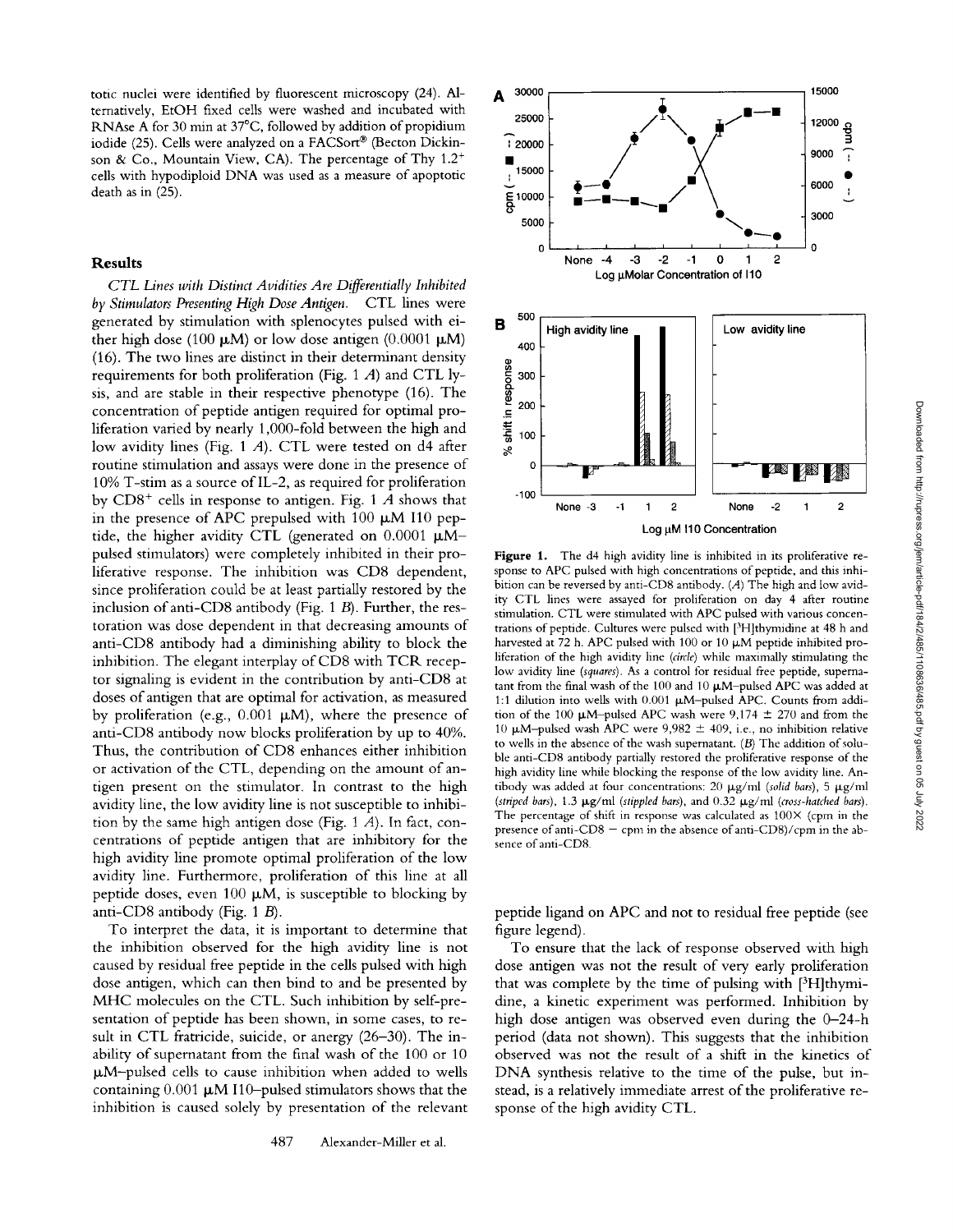*Inhibition by High Dose Antigen Does Not Depend on Recent Activation of the CTL.* Previous studies have demonstrated the importance of cell cycling for cell death resulting from exposure to high dose antigen (14) or high concentrations of anti-TCR antibody (31, 32). Thus, the high and low avidity lines were analyzed for susceptibility to high dose inhibition at a time point when they should not be actively cycling (dll after routine stimulation). As observed with activated d4 CTL, the high avidity resting CTL were unresponsive to stimulators pulsed with high dose antigen (100 and 10  $\mu$ M) (Fig. 2 *A*). Furthermore, the presence of anti-CD8 antibody could relieve the inhibition and allow for antigen-specific proliferation (Fig. 2 B). Again, in agreement with results obtained with d4 CTL, the low avidity CTL line was maximally stimulated by APC pulsed with high dose antigen (100 and 10  $\mu$ M), and the proliferation was dependent on CD8 interaction at all peptide concentrations tested (Fig. 2, A and B). Thus, we find that  $CD8<sup>+</sup>$ CTL are susceptible to high dose inhibition independent of recent activation and cell cycling.

*High Dose Peptide Antigen Induces Apoptotic Death of the CTL.* The observed inhibition of the proliferative response to high dose antigen could be the result either of



Figure 2. Resting d11 high avidity CTL are inhibited in the their proliferative response to high dose antigen. (A) The high and low avidity CTL lines that were d11 after routine stimulation were tested as described in Fig. 1. Both activated (Fig. 1) and resting high avidity CTL were susceptible to high dose inhibition. (B) As with d4 high avidity CTL, anti-CD8 antibody allowed response to high dose antigen by d11 CTL. Percentage of shift in response was calculated as described in Fig. 1.

anergy or cell death. To determine the mechanism of the reduction in the proliferative response of high avidity CTL, lines were stimulated with  $0.001$  or  $100 \mu M$  peptidepulsed splenocytes depleted of Thy  $1.2^+$  cells. Depleted stimulators were required for discrimination of CTL during analysis. 45 h after stimulation, cultures were harvested, incubated with biotinylated anti-Thy 1.2 Ab followed by PE-avidin (to detect CTL), and fixed overnight. Samples were then incubated with Hoechst 33342 nuclear stain. When viewed by fluorescence microscopy, CTL could be distinguished from APC by red membrane staining. The number of CTL with apoptotic nuclei, known to exhibit specific morphological changes including condensation of DNA, could then be quantitated. Fig. 3 A shows that high avidity CTL stimulated with APC pulsed with 100  $\mu$ M peptide are undergoing significant apoptosis compared with CTL stimulated with  $0.001 \mu$ M-pulsed APC (47 vs. 3%). No apoptotic death was observed with the low avidity line under identical conditions (Fig. 3 A), although both high and low avidity lines were susceptible to apoptotic deletion using high concentrations of immobilized anti-CD3 antibody (data not shown). Results similar to those observed with d4 CTL were obtained with CTL that were 11 d after routine stimulation exposed to APC pulsed with high versus low concentrations of antigen (data not shown). Thus, regardless of the activation state of the CTL, the result of exposure to high dose antigen is identical and occurs with the same kinetics. In addition to this analysis, CTL undergoing apoptotic death were quantitated by hypodiploid DNA analysis. Results from these analyses were in agreement with results obtained by Hoechst analysis (Fig. 3 B). Apoptotic death of the CTL line was found to correlate with inhibition of proliferation.

When tested for cytolytic activity, high avidity CTL could readily lyse target cells pulsed with high concentrations of peptide (data not shown). As shown above, however, these concentrations of peptide cause inhibition and death. These two events can be reconciled by examining the kinetics of death. Apoptotic nuclei are not evident at 24 h, but require 40-48 h to appear (data not shown). Thus, there is adequate time for the earlier event of cytolysis, which occurs within 4 h after exposure to antigen-pulsed targets, to take place before the ultimate death of the CTL at a later time point.

*Inhibition Can be Prevented by the Presence of Anti-TNF-* $\alpha$ *Antibody.* Recent evidence suggests that  $TNF-\alpha$  can mediate apoptotic death of  $CD8<sup>+</sup>$  T lymphocytes that are undergoing apoptotic death as a result of hyperengagement of the TCR of recently activated cells via anti-TCR antibodies (15). To determine whether TNF- $\alpha$  is involved in the inhibition observed in our cultures, an anti-TNF- $\alpha$  polyclonal antibody was added to CTL stimulated with either high or low dose antigen-pulsed stimulators. As shown in Fig. 4, the presence of anti-TNF- $\alpha$  antibody restored the proliferative response of high avidity CTL stimulated with supraoptimal peptide/MHC determinant density while having no effect on the response of the low avidity CTL line to the same stimulators. Fas cross-linking, shown in

488 High Dose Inhibition and Apoptosis of CD8<sup>+</sup> Cytotoxic T Lymphocytes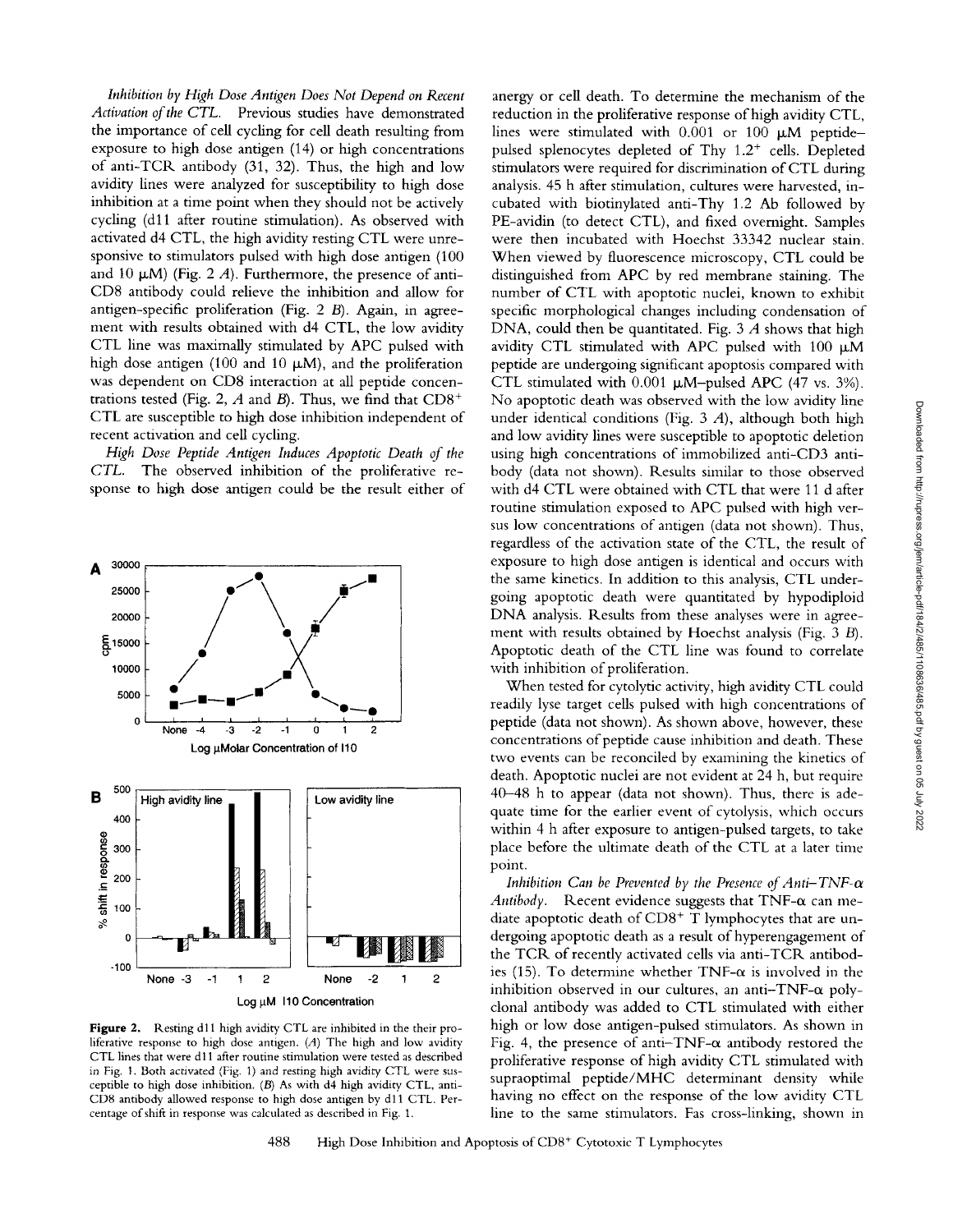



**Figure** 3. The lack of a proliferative response by the high avidity CTL to high dose antigen is the result of apoptotic death. 4 d after routine stimulation, high and low avidity CTL were analyzed for apoptotic nuclei (A) or hypodiploid DNA (B) 45 h after exposure to high dose or low dose antigen. APC (Thy 1.2-depleted splenocytes) were either unpulsed *(stippled bars), or pulsed with 0.001*  $\mu$ *M (striped bars), or 100*  $\mu$ *M (solid bars)* peptide. For analysis of apoptotic nuclei, CTL were identified by incubation with biotinylated-Thy 1.2 and PE-avidin. Cells were then fixed, and Hoechst dye was added to view the nucleus. CTL were assessed for apoptotic nuclear morphology by fluorescence microscopy. As a control for residual free peptide, supernatant from the final wash of the 100  $\mu$ Mpulsed APC was added at 1:1 in some wells with  $0.001 \mu$ M-pulsed APC and 14% of CTL contained apoptotic nuclei. For hypodiploid DNA analysis, CTL were identified by incubation with FITC-conjugated antibody specific for Thy 1.2. Propidium iodide was added for DNA detection.

multiple studies to induce death of T lymphocytes, does not appear to be involved in the inhibition and death under the conditions tested here, since soluble anti-Fas antibody did not restore the proliferative response of the high avidity CTL (Fig. 4).

#### **Discussion**

This study reports the ability of high dose peptide antigen presented by APC to induce apoptotic death in a high avidity  $CDS<sup>+</sup> CTL$  line while maximally activating  $CTL$  of lower avidity. This is the first report to document a role for increasing peptide ligand presented by APC in the deletion of mature  $CDS^+$  CTL, as well as the contribution of avidity in determining cell fate. These findings are distinct from previous studies of CD8<sup>+</sup> CTL in which the effect of supraoptimal TCR stimulation via antibody or purified al-

Figure 4. Neutralizing anti-TNF- $\alpha$  antibody can reverse the inhibition obtained with supraoptimal peptide/MHC determinant density. 4 d after routine stimulation, high  $(A)$  and low  $(B)$  avidity CTL were assayed for proliferation resulting from stimulation with irradiated splenocytes pulsed with various concentrations of peptide antigen, as described in Fig. 1 A. No antibody *(stippled bars)*, neutralizing anti-TNF- $\alpha$  antibody, 1:50 *(solid bars),* or Jo2 anti-Fas antibody (10 Ixg/ml; *cross-hatched bars)* was added to determine the role of these two molecules in the inhibition observed. In the case of the anti-Fas antibody, FcBlock (5  $\mu$ g/ml) was added to prevent possible cross-linking of the antibody by APC. (In other experiments, the presence of FcBlock alone did not affect the response.) No significant effect was observed in the presence of anti-Fas antibody. As a positive control for the function of the anti-Fas antibody, we tested its ability to inhibit lysis of Fas-expressing L1210 transfectants by the Fas ligand-expressing d11S CTL hybridoma (18). At a 15:1 E/T ratio, the anti-Fas antibody (10  $\mu$ g/ml) inhibited specific <sup>51</sup>Cr release from 78  $\pm$ 2% in the absence of antibody to 15  $\pm$  2% in the presence of the antibody (81% inhibition).

loantigen was not assessed either with regard to the independent role of increasing peptide ligand density or with regard to the effects of such treatment on resting CTL (31, 33). The data presented in this study suggest that the number of peptide determinants presented by the APC regulates either positively or negatively the ability of CTL to proliferate in response to antigen. High avidity CTL, capable of being activated by a low number of peptide/MHC complexes, are deleted by exposure to APC with a very high density of peptide/MHC complexes, while low avidity CTL are maximally stimulated at this same high determinant density.

The ability of soluble anti-CD8 Ab to restore the proliferative response of high avidity CTL stimulated with 100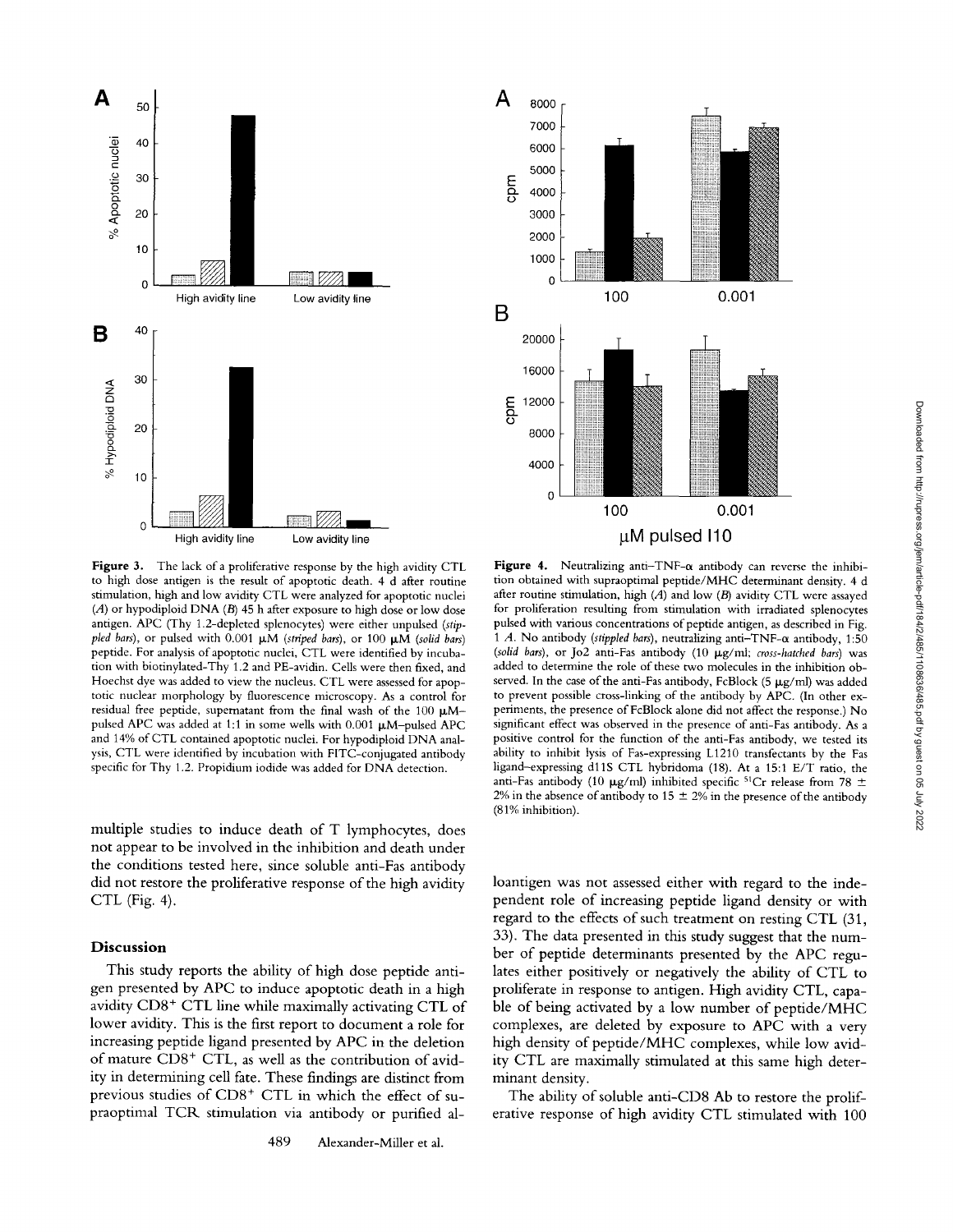$\mu$ M-pulsed APC suggests that the signal received by CTL is a summation of the interaction of a number of proteins, in this case, the TCR and CD8. If the combined signals from these two receptors reach a certain threshold, then cells are activated. If, however, the signal surpasses a higher threshold, above the range for activation, as is the case for high avidity CTL stimulated with APC pulsed with 100  $~\mu$ M peptide, death will result, due at least in part to the release of TNF- $\alpha$ . However, if the contribution of CD8 is blocked, then the lower level of signal generated results in CTL proliferation. In situations in which the number of peptide/MHC complexes is more limited, the level of signal delivered from TCR binding alone is insufficient to reach the threshold required for activation, and signal amplification via CD8 becomes a mandatory part of the interaction to stimulate proliferation. Thus, the engagement of CD8 and TCR is critical both for positive and negative regulation of CTL.

At first, the observed inhibition of the d4 CTL seems to be similar to the activation-induced death reported by others (14, 15, 31, 32, 34-38). It is thought that death via this pathway depends on the reexposure of recently activated cycling cells to one of a variety of stimuli (8, 14, 31, 32,  $34-38$ ). The inhibition of CD4<sup>+</sup> cell proliferation at high antigen concentration may be the result of a second encounter of the cells with antigen within 24 h of the initial stimulation, resulting in AICD (1, 14).

The data presented here suggest that both resting and activated  $CDS<sup>+</sup> CTL$  are equally susceptible to inhibition and apoptotic death by high concentrations of peptide antigen presented by MHC on the surface of APC. Similar to AICD, we observe apoptotic deletion in response to supraoptimal peptide/MHC determinant density. Before the present report, this had not been reported for peptide-specific,  $CD8<sup>+</sup> CTL$ . In addition, we have demonstrated that the mediator of death is, at least in part,  $TNF-\alpha$ , in agreement with a recent study by Zheng et al. in which heterogeneous populations of CD8<sup>+</sup> lymph node T lymphocytes were stimulated with high doses of anti-CD3 antibody to induce AICD (15). In our study, the apoptotic death of the high avidity CTL line suggests that TNF- $\alpha$  is produced only after stimulation with very high peptide/MHC determinant density or that high determinant density is required to achieve levels of TNF- $\alpha$  production that are capable of inducing apoptotic death. Alternatively, the action of TNF- $\alpha$ may be attributable to differential TNF- $\alpha$  receptor regulation after stimulation with various antigen doses. Identification of TNF- $\alpha$  as the mediator of the apoptotic signal is likely to be the explanation for the requirement of 40-48 h before apoptotic death is measurable after stimulation with high concentrations of pulsed peptide antigen. Experiments are currently underway to determine whether this process is regulated by increased TNF- $\alpha$  production or TNF- $\alpha$  receptor upregulation or both.

Although the above similarities exist, several important differences from AICD are apparent. First, Fas and Fas ligand, which have been suggested to mediate classical AICD (39), do not play a role here (Fig. 4). Second, our

data demonstrate that high avidity, activated d4 CTL, and resting dll CTL require 40-48 h for the appearance of apoptotic nuclei. As discussed above, for AICD to occur, resting CD4<sup>+</sup> cells are thought to require two distinct activation encounters with antigen, and it is the second engagement by the now cycling cell that is responsible for triggering death. Experiments with d11 CTL used in this study, in which 100  $\mu$ M-pulsed APC were removed after 9 h of exposure and the CTL were replated in the presence of unpulsed APC, demonstrated that the commitment to death has already occurred during this initial antigenic encounter, suggesting that these CTL do not require a second encounter with antigen while cycling to induce apoptosis (data not shown). The only precedent for inhibition and apoptosis resulting from a single encounter with antigen is in the nonphysiological case of T cell hybridomas (40). Moreover, the same concentration of peptide is required for the deletion of both recently activated and resting CTL (Figs. 1  $A$  and 2  $A$ ). Thus, there is no evidence that actively cycling  $CD8<sup>+</sup>$  CTL cells are more predisposed or sensitive to supraoptimal TCR engagement for induction of apoptotic death. Finally, as noted previously, proliferation of the CTL in response to high dose antigen is inhibited from the very beginning of the culture, as determined by a pulse with [<sup>3</sup>H]thymidine between 0-24 h after initiation of the culture. Together, these data support the hypothesis that the signal resulting in apoptosis of resting CTL is a result of the first antigenic stimulation with supraoptimal detemainant density. These data argue that the strength of signal is much more important in determining the outcome of TCR engagement by  $CDS<sup>+</sup> CTL$  effector lines than is the activation state of the ceils prior to encounter with peptide/MHC.

Several studies have shown that CTL-CTL presentation of peptide can cause inhibition of lytic function, anergy, or death (26-30). However results obtained using T celldepleted APC or addition of control supernatant from the final wash of 100  $\mu$ M-pulsed APC rule out the possibility ofT cell-T cell antigen presentation or free peptide inhibition in our system.

The data presented herein may help explain results by Moskophidis et al., which suggest that CTL capable of viral clearance undergo deletion as a result of clonal exhaustion after challenge with large doses of virus (12). Under such circumstances, viral antigen may be either constitutively presented for extended periods of time or presented at an increased level at the cell surface on a per cell basis. Our resuits suggest that the latter would result in the deletion of high avidity CTL, which are more effective for viral clearance, leaving only low avidity CTL inadequate to control viral spread (16, 41). Moreover, it has been demonstrated that during the course of HIV-1 infection, there is an ongoing loss of HIV-specific  $CD8<sup>+</sup>$  T cells (42). Given the viral load attained during HIV-1 infection, it is possible that a determinant density is achieved which is capable of inducing deletion of the virus-specific cells, in a manner analogous to the deletion reported in this study.

Our previous finding (16) that only low avidity CTL are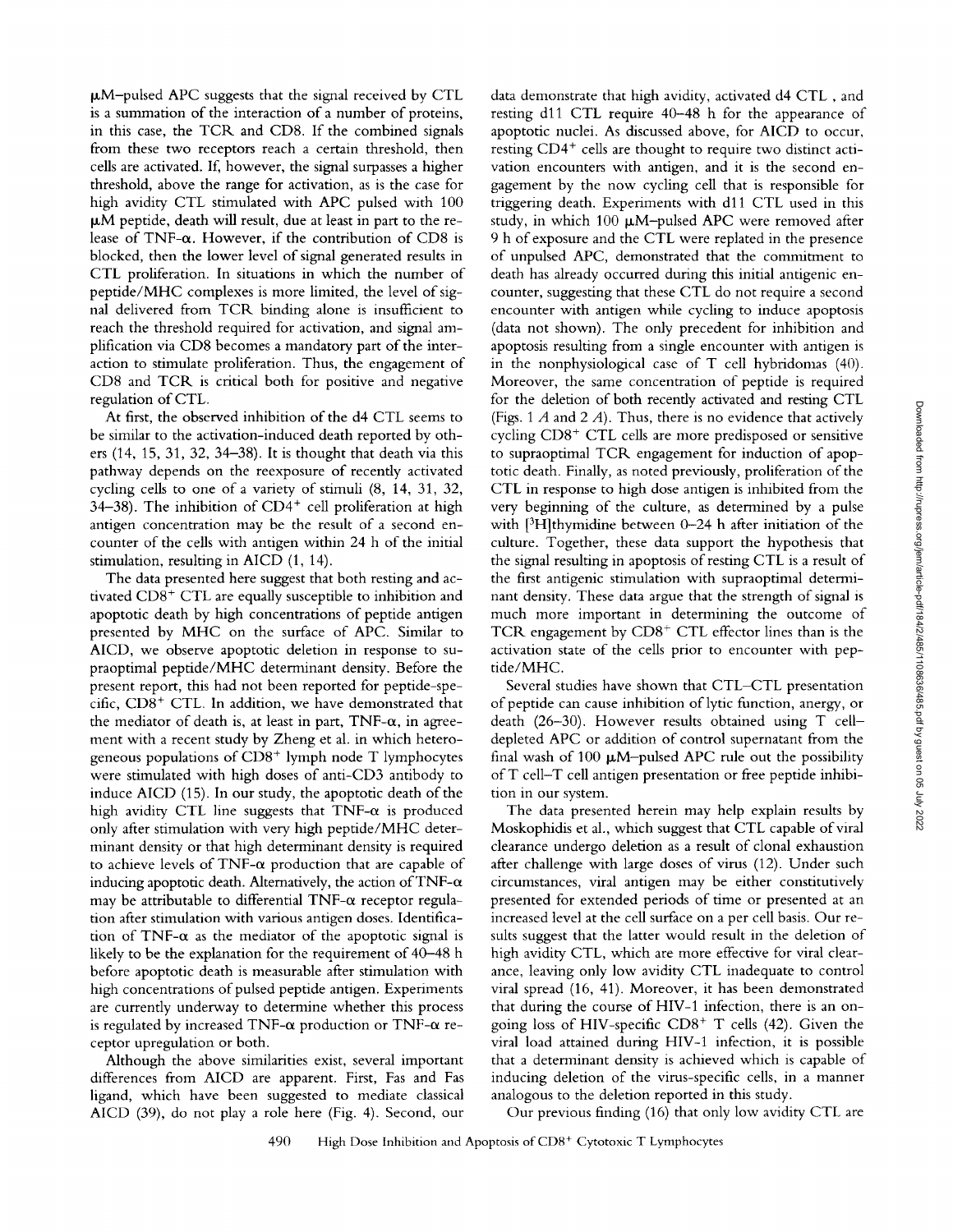expanded under conditions of high dose antigen are explained by the data presented here. Under such conditions, high avidity cells would undergo apoptosis as a result of supraoptimal engagement of the TCR, and thus be deleted from the line.

In conclusion, the delivery of an activating signal to CTL is complex and several proteins are likely to contribute. Preeminent among these are the TCR and *CD8.* The number of peptide/MHC complexes required for optimal TCR engagement is a function of the inherent requirements of the CTL in that there is a specific range of determinant densities that is acceptable for activation and concentrations of ligand that exceed this range will induce deletion of the CTL, mediated at least in part by the production of TNF- $\alpha$ , and not by Fas-FasL interaction. In addition, susceptibility to high dose inhibition by the CTL is not restricted to recently activated cells. The deletion reported here may contribute to high zone tolerance and/or clonal exhaustion, and loss of HIV-specific CTL during progression toward AIDS. Moreover, this knowledge may have implications for therapy of autoimmune diseases or allograft rejection.

We thank Dr. Pierre Henkart and Dr. Michael Lenardo for critical review of this manuscript and helpful discussion.

Address correspondence to Jay A. Berzofsky, M.D., Ph.D., Chief, Molecular Immunogenetics and Vaccine Research Section, Metabolism Branch, National Cancer Institute, Building 10 Room 6B-12, National Institutes of Health, Bethesda, MD 20892-1578.

*Received for publication 20 March 1996 and in revised form 28 May 1996.* 

#### **References**

- 1. Lenardo, M.J. 1991. Interleukin-2 programs mouse  $\alpha\beta$  T lymphocytes for apoptosis. *Nature (Lond.).* 353:858-861.
- 2. Von Boehmer, H., H.S. Teh, and P. Kisielow. 1989. The thymus selects the useful, neglects the useless and destroys the harmful, *lmmunol. Today.* 10:57-61.
- 3. Miller, J.F.A.P., and W.R. Heath. 1993. Self-ignorance in the peripheral T-cell pool. *Immunol. Rev.* 133:131-150.
- 4. Jones, L.A., L.T. Chin, D.L. Longo, and A.M. Kruisbeek. 1990. Peripheral clonal elimination of functional T cells. *Science (Wash. DC).* 250:1726-1729.
- 5. Wieties, K., R.E. Hammer, S. Jones-Youngblood, and J. Forman. 1990. Peripheral tolerance in mice expressing a liver-specific class I molecule: inactivation/deletion of a T-cell subpopulation. *Proc. Natl. Acad. Sci. USA.* 87:6604-6608.
- 6. Zhang, L., D.R. Martin, W.-P. Fung-Leung, H.-S. Teh, and R.G. Miller. 1992. Peripheral deletion of mature CD8+ anti*gen-specific* T cells after in vivo exposure to male antigen. J. *Immunol.* 148:3740-3745.
- 7. Rocha, B., and H. Von Boehmer. 1991. Peripheral selection of the T cell repertoire. *Science (Wash. DC).* 251 : 1225-1228.
- 8. McCormack, J.E., J.E. Callahan, J. Kappler, and P.C. Marrack. 1993. Profound deletion of mature T cells in vivo by chronic exposure to exogenous superantigen. *J. Immunol.*  150:3785-3792.
- 9. Aichele, P., K. Brduscha-Riem, R.M. Zinhernagel, H. Hengartner, and H. Pitcher. 1995. T cell priming versus T cell tolerance induced by synthetic peptides. *J. Exp. Med.* 182: 261-266.
- 10. Chen, Y., J.-i. Inobe, R. Marks, P. Gonnella, V.K. Kuchroo, and H. L. Weiner. 1995. Peripheral deletion of antigen-reactive T cells in oral tolerance. *Nature (Lond.).* 376:177-180.
- 11. Ferber, I., G. Schönrich, J. Schenkel, A.L. Mellor, G.J. Hämmerling, and B. Arnold. 1994. Levels of peripheral T cell tolerance induced by different doses of tolerogen. *Science (Wash.*

491 Alexander-Miller et al.

DC). 263:674-676.

- 12. Moskophidis, D., F. Lechner, H. Pircher, and R.M. Zinkernagel. 1993. Virus persistence in acutely infected immunocompetent mice by exhaustion of antiviral cytotoxic effector T cells. *Nature (Lond.).* 362:758-761.
- 13. Suzuki, G., Y. Kawase, S. Koyasu, I. Yahara, Y. Kobayashi, and R.H. Schwartz. 1988. Antigen-induced suppression of the proliferative response of T cell clones. *J. Immunol.* 140: 1359-1365.
- 14. Critchfield, J.M., M.K. Racke, J.C. Zúñiga-Pflücker, B. Cannella, C.S. Raine, J. Goverman, and M.J. Lenardo. 1994. T cell deletion in high antigen dose therapy of autoimmune encephalomyelitis. *Science (Wash. DC).* 263:1139-1143.
- 15. Zheng, L., G. Fisher, R.E. Miller, J. Peschon, D.H. Lynch, and M.J. Lenardo. 1995. Induction of apoptosis in mature T cells by tumour necrosis factor. *Nature (Lond.).* 377:348-351.
- 16. Alexander-Miller, M.A., G.R. Leggatt, and J.A. Berzofsky. 1996. Selective expansion of high or low avidity cytotoxic T lymphocytes and efficacy for adoptive immunotherapy. *Proc. Natl. Acad. Sci. USA.* 93:4102-4107.
- 17. Townsend, A.R.M., J. Rothbard, F.M. Gotch, G. Bahadur, D. Wraith, and A.J. McMichael. 1986. The epitopes of influenza nucleoprotein recognized by cytotoxic T lymphocytes can be defined with short synthetic peptides. *Ceil.* 44:959-968.
- 18. Rouvier, E., M.-F. Luciani, and P. Golstein. 1993. Fas involvement in Ca2+-independent T cell-mediated cytotoxic*ity.J. Exp, Med.* 177:195-200.
- 19. Stewart, J.M., and J.D. Young. 1984. Solid Phase Peptide Synthesis. Pierce Chemical Company, Rockford, IL.
- 20. Takahashi, H., J. Cohen, A. Hosmalin, K.B. Cease, R. Houghten, J. Cornette, C. DeLisi, B. Moss, R.N. Germain, and J.A. Berzofsky. 1988. An immunodominant epitope of the HIV gp160 envelope glycoprotein recognized by class I MHC molecule-restricted murine cytotoxic T lymphocytes.